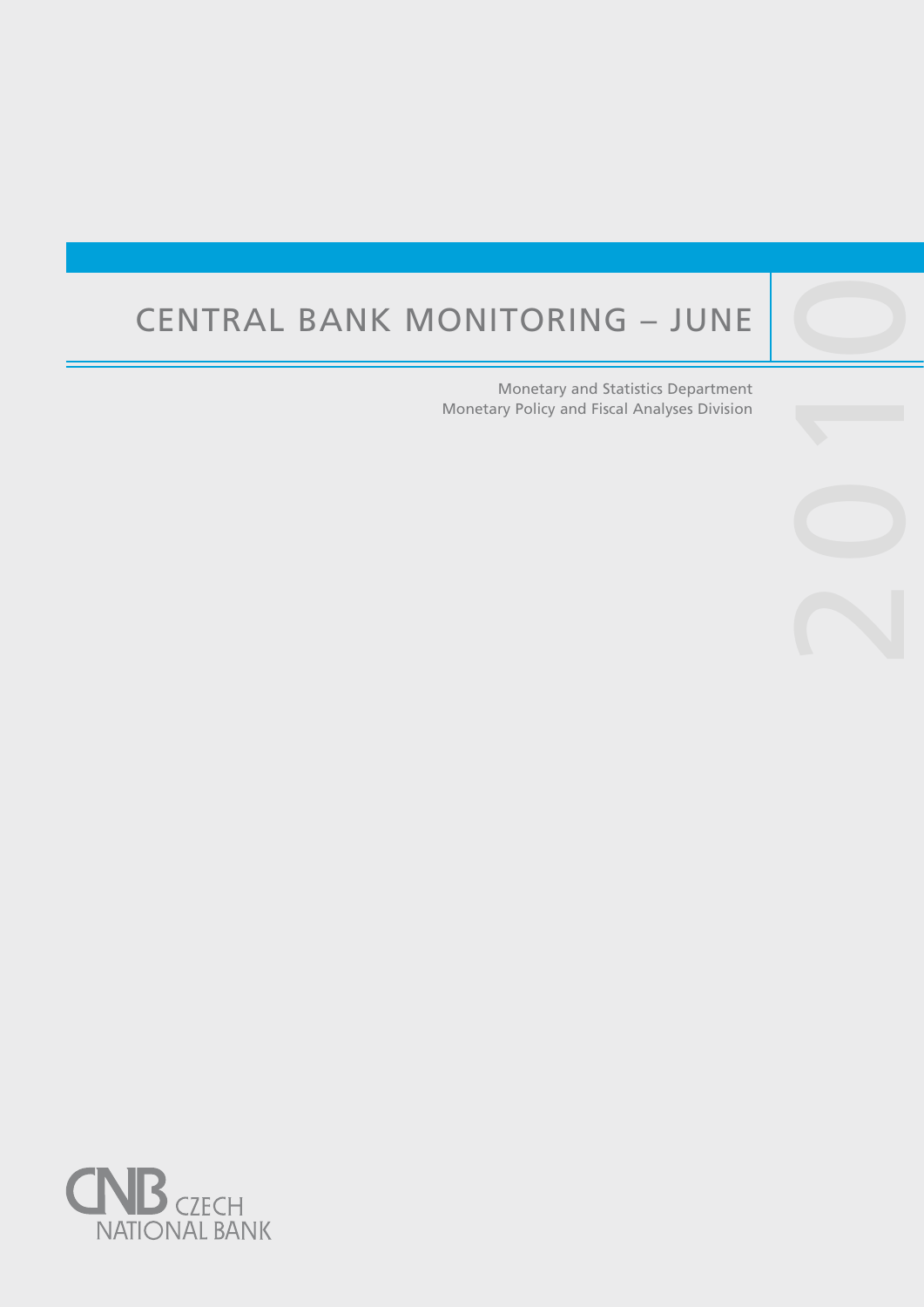## **In this issue**

*The past quarter saw considerable nervousness in the financial markets due to the debt crisis in Greece and concerns about it spreading to other countries. The Greek economic policy authorities responded by adopting budgetary and structural measures. The ECB and international institutions provided Greece with financial support to calm the markets and stop the problems spilling over to other indebted economies. As regards monetary policy, the Norges Bank and the RBNZ raised their key rates. The other monitored central banks left their rates unchanged, except for the Hungarian central bank, which lowered rates twice. In* Spotlight *we take a look at the European Commission and ECB Convergence Reports, which this time assess in depth Estonia, which is seeking entry to the euro area in 2011. Our selected speech is the address given by Lorenzo Bini Smaghi from the ECB on the topical issues of public finance sustainability and the debt crisis in Greece.* 

# **1. Latest monetary policy developments at selected central banks**

|                                      | Euro area (ECB)                               | <b>USA (Fed)</b>                     | <b>United Kingdom (BoE)</b>                         |  |  |  |
|--------------------------------------|-----------------------------------------------|--------------------------------------|-----------------------------------------------------|--|--|--|
| Inflation target                     | $< 2\%$ <sup>1</sup>                          | n.a.                                 | 2%                                                  |  |  |  |
| <b>MP</b> meetings<br>(rate changes) | 8 Apr (0.00)<br>6 May (0.00)<br>10 Jun (0.00) | 16 Mar (0.00)<br>27-28 Apr (0.00)    | 7–8 Apr (0.00)<br>5-6 May (0.00)<br>9-10 Jun (0.00) |  |  |  |
| Current basic rate                   | 1.00%                                         | $0 - 0.25%$                          | 0.50%                                               |  |  |  |
| Latest inflation                     | 1.6% (May 2010)                               | 2.2% (Apr 2010)                      | 3.7% (Apr 2010)                                     |  |  |  |
| <b>Expected MP meetings</b>          | 8 Jul<br>5 Aug<br>2 Sep                       | $22 - 23$ Jul<br>10 Aug              | $7-8$ Jul<br>$4-5$ Aug<br>$8-9$ Sep                 |  |  |  |
| Other expected events                | 2 Sep: publication of<br>forecast             | 28 Jul: publication of<br>Beige Book | 11 Aug: publication of<br>Inflation Report          |  |  |  |
| Expected rate movements <sup>2</sup> | $\longrightarrow$                             |                                      |                                                     |  |  |  |

#### **Key central banks of Euro-Atlantic area**

<sup>1</sup> ECB definition of price stability; <sup>2</sup> direction of expected change in rates in coming quarter taken from Consensus Forecast survey.



The **ECB** left its interest rates unchanged. In reaction to the "Greek crisis" the ECB started to purchase Greek, Irish and Portuguese government bonds (see *News*) and resumed its long-term refinancing operations with 3-month and 6-month maturities. The recovery in economic growth is continuing and the ECB expects real GDP to grow by  $0.7\%-2.2\%$  in 2010 and  $0.2\%-2.2\%$  in 2011. Subdued inflation is expected at the monetary policy horizon. The **Fed** left its key rate unchanged and reactivated its swap lines with some central banks. The economic recovery in the USA is continuing. Household consumption increased but is still being dampened by high unemployment, only modest income growth and tight lending conditions. Corporate investment in equipment and software recorded pronounced growth. The **BoE** left its key rate unchanged and maintained its stock of [debt security purchases at GBP 200 billion](http://www.bankofengland.co.uk/publications/other/markets/apf/apfquarterlyreport1004.pdf) (the finance ministry purchases debt securities against government bond issues).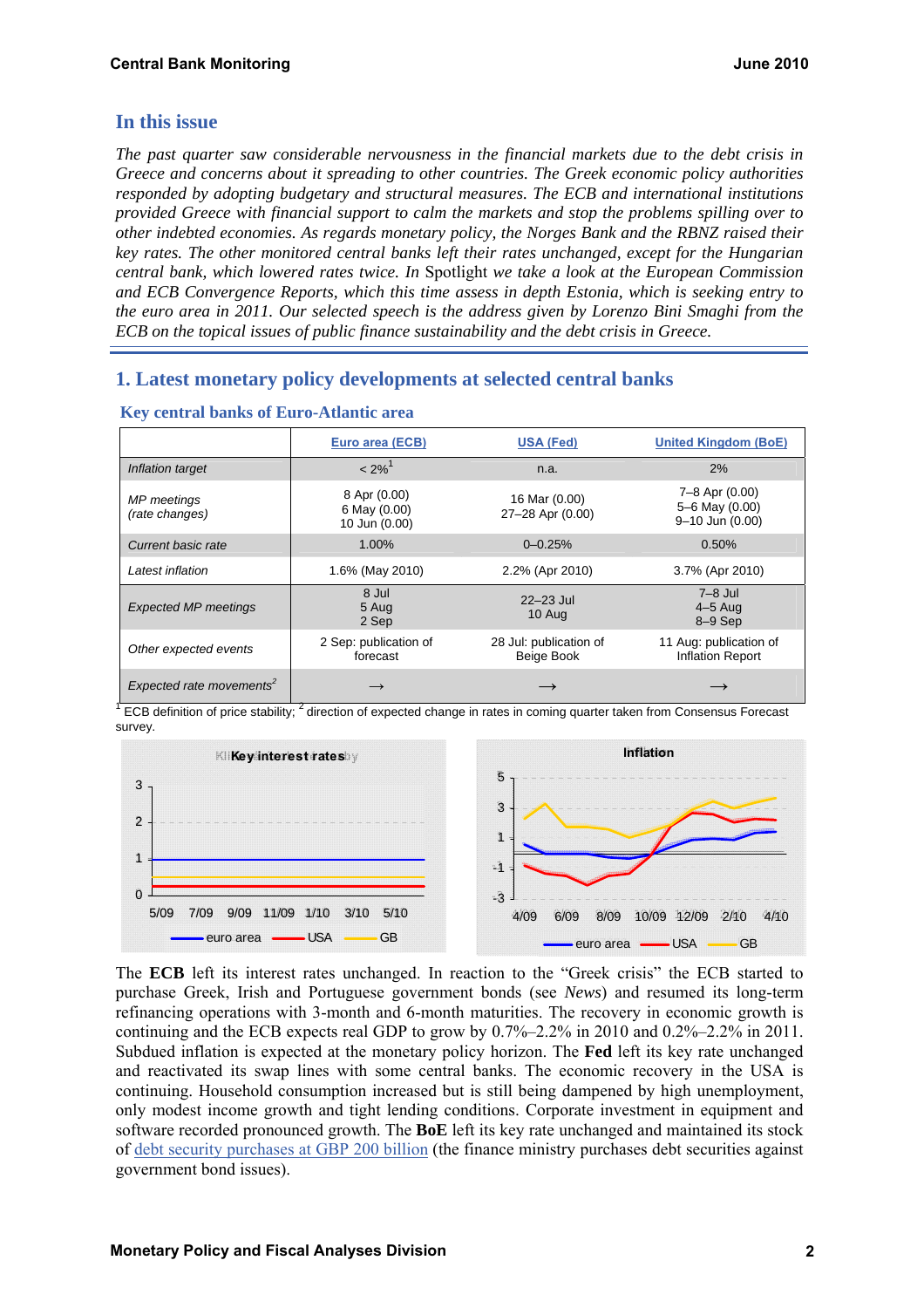|                                      | <b>Sweden (Riksbank)</b>                               | <b>Poland (NBP)</b>                               |                                                          |  |  |
|--------------------------------------|--------------------------------------------------------|---------------------------------------------------|----------------------------------------------------------|--|--|
| Inflation target                     | 2%                                                     | 3.0%                                              | 2.5%                                                     |  |  |
| MP meetings<br>(rate changes)        | 20 Apr (0.00)                                          | 29 Mar (-0.25)<br>26 Apr (-0.25)<br>31 May (0.00) | 30-31 Mar (0.00)<br>27-28 Apr (0.00)<br>24-25 May (0.00) |  |  |
| Current basic rate                   | 0.25%                                                  | 5.25%                                             | 3.50%                                                    |  |  |
| Latest inflation                     | 1% (Apr 2010)                                          | 5.7% (Apr 2010)                                   | 2.4% (Apr 2010)                                          |  |  |
| <b>Expected MP meetings</b>          | 1 Jul                                                  | 21 Jun<br>19 Jul<br>23 Aug                        | $29 - 30$ Jun<br>$27-28$ Jul<br>24-25 Aug                |  |  |
| Other expected events                | 1 Jul: publication of<br><b>Monetary Policy Report</b> | 23 Aug: publication of<br><b>Inflation Report</b> | 25 Aug: publication of<br><b>Inflation Report</b>        |  |  |
| Expected rate movements <sup>3</sup> |                                                        |                                                   |                                                          |  |  |



The **Riksbank** left its key interest rate at 0.25% last quarter and expects rates to go up in summer or early autumn 2010. The Riksbank expects the Swedish economy to grow in 2010 and also expects a rise in exports given positive world economic growth. Low interest rates and expansionary fiscal measures supported household consumption. Employment began to increase and unemployment was flat, suggesting a labour market turnaround. However, according to the Riksbank, unemployment is still high, which means slow wage growth is expected in the future. Together with higher productivity and a stronger krona, the Riksbank expects rather subdued inflationary pressures over the coming years.

The **MNB** continued to ease monetary policy in March and April, lowering interest rates by 0.25 percentage points each time to 5.25% in the case of the key rate. At its May meeting, the MNB left rates unchanged, saying that risk perceptions associated with Hungarian financial assets had increased (owing to the debt problems in the euro area), as had the inflation risks. New data on the Hungarian economy suggested a faster-than-expected recovery. However, domestic demand remains weak, lagging behind export growth and its positive contribution to economic growth. The rise in inflation was fostered by energy prices and by the continuing effects of a rise in indirect taxes. The MNB expects inflation of around 4% in the second half of the year.

The **NBP** left its key rates unchanged. The Polish economy is continuing to recover. An upward trend in manufacturing has continued. Labour market conditions are improving, with preliminary data suggesting a decline in unemployment and a rise in new vacancies. Inflation fell again in April, reaching 2.4%, slightly below the inflation target. The inflation decline was largely driven by lower annual growth in food prices. According to the NBP, the probabilities of inflation running below or above the inflation target in the medium term are balanced. On 9 April 2010, the NBP intervened in the foreign exchange market by making foreign currency purchases. This was the first intervention since the introduction of the floating exchange rate in 2000.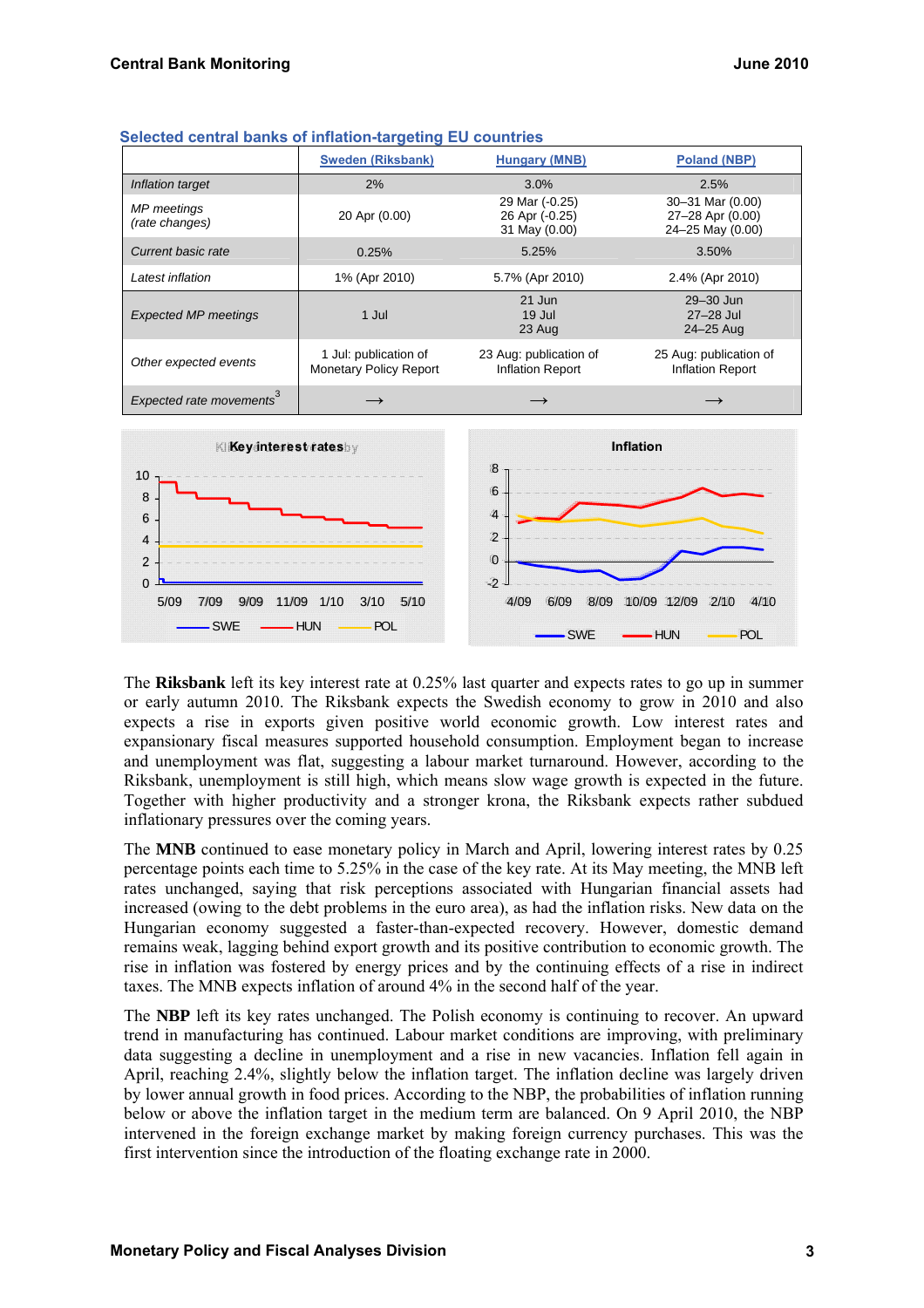| $-$ model to the second $-$          |                                                         |                           |                                                  |  |  |  |  |  |  |  |
|--------------------------------------|---------------------------------------------------------|---------------------------|--------------------------------------------------|--|--|--|--|--|--|--|
|                                      | Norway (NB)                                             | <b>Switzerland (SNB)</b>  | <b>New Zealand (RBNZ)</b>                        |  |  |  |  |  |  |  |
| Inflation target                     | 2.5%                                                    | $< 2\%$                   | $2%^{6}$                                         |  |  |  |  |  |  |  |
| MP meetings<br>(rate changes)        | 24 Mar (0.00)<br>5 May $(+0.25)$                        | 11 Mar (0.00)             | 11 Mar (0.00)<br>29 Apr (0.00)<br>10 Jun (+0.25) |  |  |  |  |  |  |  |
| Current basic rate                   | 2.00%                                                   | $0 - 0.75\%$ <sup>5</sup> | 2.75%                                            |  |  |  |  |  |  |  |
| Latest inflation                     | 3.3% (Apr 2010)                                         | 1.4% (Apr 2010)           | 2% (Apr 2010)                                    |  |  |  |  |  |  |  |
| <b>Expected MP meetings</b>          | $23$ Jun                                                | 17 Jun                    | 29 Jul                                           |  |  |  |  |  |  |  |
| Other expected events                | 23 Jun: publication of<br><b>Monetary Policy Report</b> |                           | 16 Sep: Monetary Policy<br>Statement             |  |  |  |  |  |  |  |
| Expected rate movements <sup>3</sup> |                                                         | $\longrightarrow$         |                                                  |  |  |  |  |  |  |  |

#### **Other selected inflation-targeting countries**

 $5$  Chart displays centre of band;  $6$  centre of 1–3% target band.



The **Norges Bank (NB)** increased its key monetary policy rate by 0.25 percentage point to 2.00% in May. As the Norwegian economy is moving in line with the central bank's March forecast, which assumes a gradual raising of the key rate, the rate increase in May was consistent with the forecast assumption of a key rate in the interval 1.5–2.5% for the current period. According to Governor Svein Gjedrem, it is time to raise the interest rate further towards a more normal level, as inflation has moved in line with projections and the economy is picking up as anticipated.

The **SNB** left the target range for the interest rate (Libor on CHF-denominated deposits) unchanged at 0.00–0.75% and is keeping the Libor in the lower part of the target range at around 0.25%. The recovery of the Swiss economy is becoming more tangible, being fostered by both the domestic sector and exports. In its forecast the SNB expects real GDP growth of about 1.5% in 2010 and inflation of 0.7% in 2010 and 0.9% in 2011. It remains prepared to actively enter the foreign exchange market if necessary and, given the appreciation of the CHF/EUR rate, appears to have done so.

The **RBNZ** increased its key interest rate by 0.25 percentage point to 2.75%. The economy entered its second year of recovery with broad-based growth supported by numerous factors, particularly exports. The current economic growth outlook is 3.5% for this year and the next. According to the forecast, inflation will fluctuate within the band around the inflation target. The June increase in the key interest rate had been signalled at the February meeting, where it had been stated that an increase would take place if the economy developed in line with the forecast.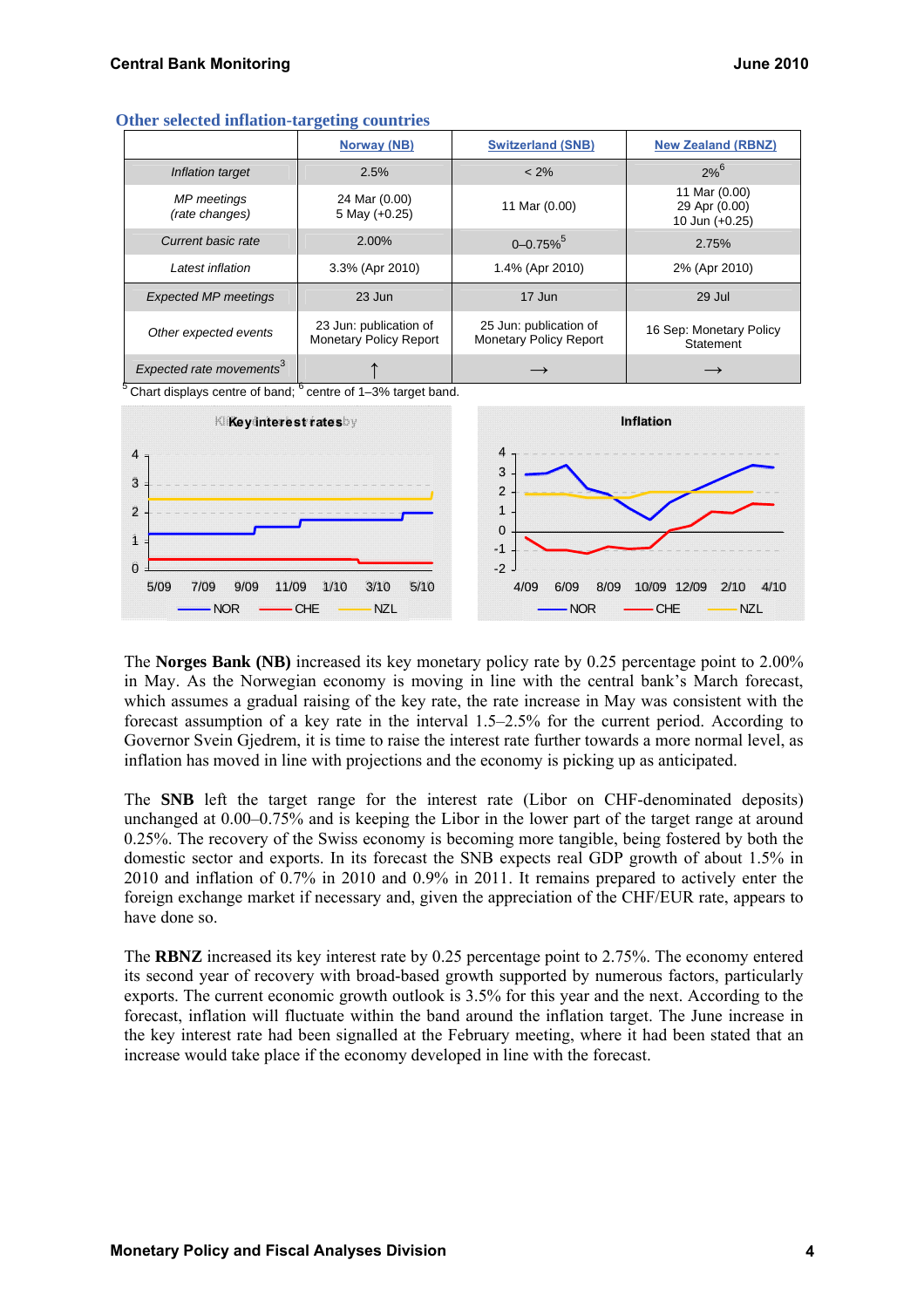## **2. News**

#### **[Fed announces term deposit auctions](http://www.federalreserve.gov/newsevents/press/monetary/20100528a.htm)**

On 28 May 2010, the Federal Reserve announced a schedule of three auctions of term deposits through its [Term Deposit Facility](http://www.frbservices.org/centralbank/term_deposit_facility.html) over the next two months. All auctions are scheduled as smallvalue ones and are intended primarily to inform depository institutions about this facility. The first auction will offer \$1 billion of 14-day term deposits. The second auction will offer 28-day term deposits and the third auction 84-day term deposits. Additional details of the second and third auctions will be announced at a later date. The auctions involve both competitive bids and noncompetitive bids designed for small depository institutions. The interest rate is derived from the auction method and the maximum rate will be set at the *primary credit rate.* According to the Fed, these auctions have no implications for the near-term conduct of monetary policy.

## **[List of facilities discontinued by Fed](http://www.federalreserve.gov/monetarypolicy/expiredtools.htm)**

The following facilities introduced at the start of, or during, the financial crisis have been discontinued: [Money Market Investor Funding Facility,](http://www.federalreserve.gov/monetarypolicy/mmiff.htm) [ABCP MMMF Liquidity Facility](http://www.federalreserve.gov/monetarypolicy/abcpmmmf.htm), [Commercial Paper Funding Facility,](http://www.federalreserve.gov/monetarypolicy/cpff.htm) [Primary Dealer Credit Facility,](http://www.federalreserve.gov/monetarypolicy/pdcf.htm) [Term Securities Lending](http://www.federalreserve.gov/monetarypolicy/tslf.htm)  [Facility](http://www.federalreserve.gov/monetarypolicy/tslf.htm), [Term Auction Facility](http://www.federalreserve.gov/monetarypolicy/taf.htm). This list does not include swap lines, as they have been reintroduced owing to the need for dollars (see below). The [Term Asset-Backed Securities Loan Facility](http://www.federalreserve.gov/monetarypolicy/talf.htm) collateralised by commercial mortgage-backed securities (CMBS) will be discontinued on 30 June 2010. [The Fed's balance-sheet assets](http://www.federalreserve.gov/monetarypolicy/bst_recenttrends.htm) currently consist mainly of mortgage-backed securities, agency debt and treasuries.

## **[Central banks reactivate US dollar liquidity providing operations and swap lines](http://www.ecb.int/press/pr/date/2010/html/pr100510_1.en.html)**

On 10 May, the Fed, the Bank of England, the Bank of Japan, the Swiss National Bank, the Bank of Canada and the ECB re-established their swap lines ([details here\)](http://www.newyorkfed.org/markets/fxswap/) and short-term liquidity providing operations in response to strains in the US dollar short-term funding markets in Europe.

## **[ECB announces change in eligibility of debt instruments issued or guaranteed by Greek](http://www.ecb.int/press/pr/date/2010/html/pr100503.en.html)  [government](http://www.ecb.int/press/pr/date/2010/html/pr100503.en.html)**

On 3 May 2010, the ECB decided to suspend temporarily the application of the minimum credit rating threshold for the assessment of collateral eligibility of Greek debt instruments.

## **[ECB decides to reactivate swap lines with Fed and provision of short-term liquidity…](http://www.ecb.int/press/pr/date/2010/html/pr100510_2.en.html)**

On 10 May, the ECB decided to resume US dollar liquidity-providing operations at terms of 7 and 84 days. These operations will take the form of repurchase operations against ECB-eligible collateral and will be carried out as fixed rate tenders with full allotment. The first 7-day operation was carried out on 11 May 2010 and the first 84-day operation on 18 May 2010.

…and on 10 May the ECB decided on **[further measures to address tensions in financial markets](http://www.ecb.int/press/pr/date/2010/html/pr100510.en.html)**

- **through public and private debt securities purchases (Securities Markets Programme)** in those market segments which are dysfunctional. The objective of this programme, according to the ECB, is to address the malfunctioning of securities markets and restore an appropriate monetary policy transmission mechanism. The scope of these interventions will be determined by the Governing Council and the debt securities purchases will be sterilised. According to as yet unofficial data the ECB bought €40.5 billion of Irish, Greek and Portuguese government bonds (as of 4 June 2010).
- by starting regular **3-month refinancing operations** (LTROs) with full allotment at a fixed interest rate. These operations will be carried out roughly every month, i.e. on 26 May, 30 June, 28 July, 25 August and 29 September 2010. The size of the operation executed on 26 May 2010 was  $\text{\textsterling}12.163$  billion at a 1% interest rate
- by conducting a **6-month refinancing operation** with full allotment on 12 May 2010 (size: €35.667 billion).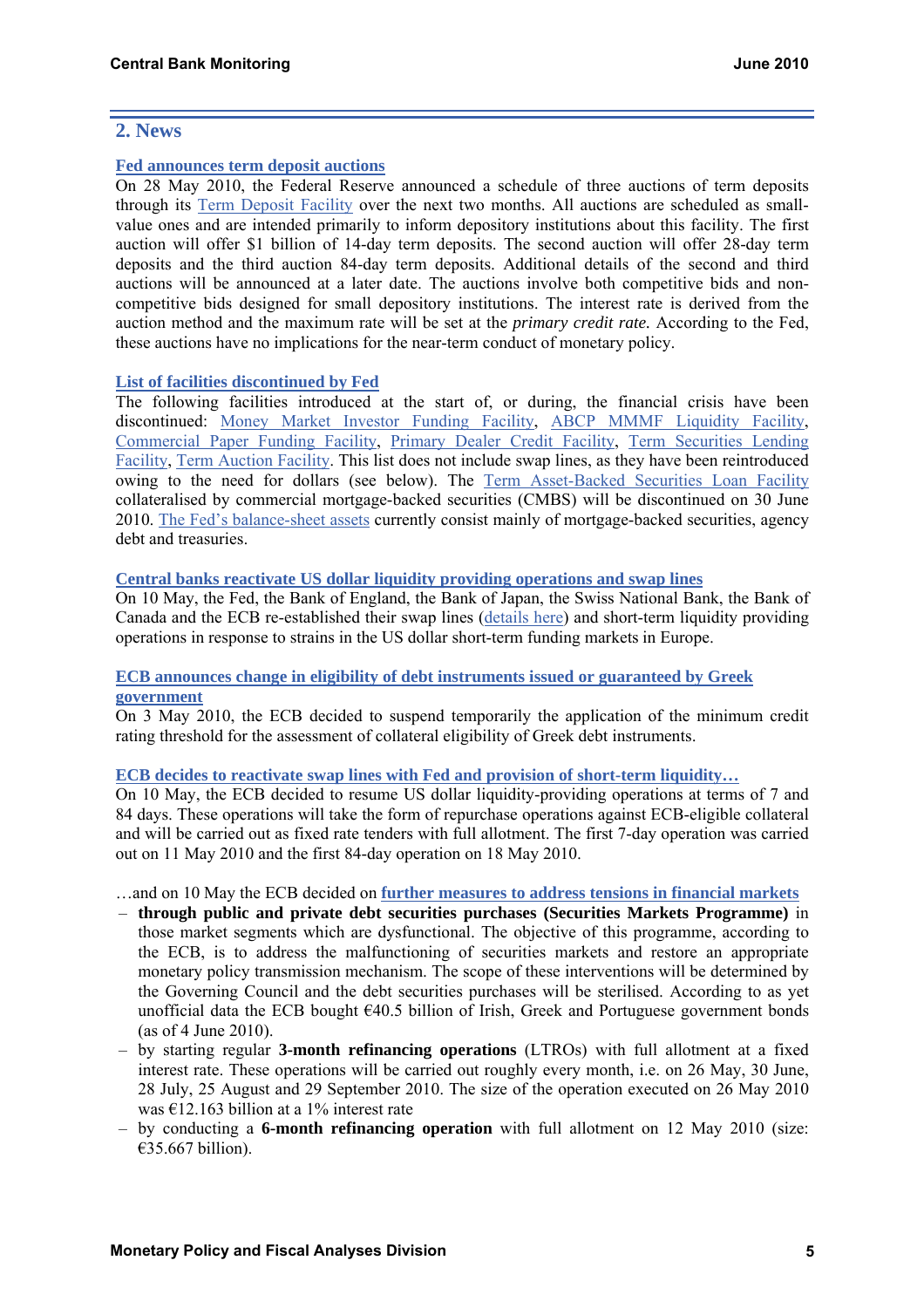#### **[ECB and European Commission publish their Convergence Reports 2010](http://www.ecb.int/press/pr/date/2010/html/pr100512.en.html)**

On 12 May, the ECB and the European Commission published their Convergence Reports 2010, in which the economic and legal convergence of nine EU Member States is assessed: Bulgaria, the Czech Republic, Estonia, Latvia, Lithuania, Hungary, Poland, Romania and Sweden. These reports examine whether a high degree of sustainable economic convergence has been achieved in these countries. In addition, they gauge compliance with the statutory requirements to be fulfilled for national central banks to become an integral part of the Eurosystem (legal convergence). On the basis of the examinations contained in these reports, Estonia will probably become the 17th member of the euro area on 1 January 2011. The other countries did not meet the conditions for adopting the euro. More information on the ECB and European Commission Convergence Reports is given in *Spotlight*.

#### **[BoE Governor sends open letter to Chancellor](http://www.bankofengland.co.uk/monetarypolicy/pdf/cpiletter100517.pdf)**

As the inflation rate in April 2009 reached 3.7%, i.e. more than one percentage point above the inflation target, BoE Governor Mervyn King sent a letter to the Chancellor of the Exchequer as he is required to do by law. In his letter the Governor gives the three main short-run factors explaining why the inflation target was exceeded: first, rising oil prices; second, an increase in the rate of VAT from 15% to 17.5%; and third, the continuing effects of the sharp depreciation of sterling in 2007 and 2008, which had led to a rise in consumer prices.

## **[Riksbank to issue certificates with right of resale and longer maturity…](http://www.riksbank.com/upload/Dokument_riksbank/Kat_publicerat/Pressmeddelanden/2010/nr23e.pdf)**

On 26 May 2010, the Riksbank decided to issue new [certificates](http://www.riksbank.se/upload/Dokument_riksbank/Villkor/2010/100526/loan_terms_100531.pdf) for commercial banks covered by a right of resale, against a fee, and with a longer maturity than the previously issued certificates with a one-week maturity. The new certificates will have a maximum time to maturity of roughly two months, corresponding to the date of the Riksbank's next monetary policy meeting. The certificates will be used to drain the structural liquidity surplus in the banking system resulting from the Riksbank's lending to individual banks since autumn 2008. The first certificate was issued on 1 June 2010. The issues will be continue as long as required and at least until the end of October 2010.

#### **[…and shortens maturity of loans provided to banks](http://www.riksbank.com/templates/Page.aspx?id=43891)**

In a further step to phase out its liquidity instruments the Riksbank decided to cease offering loans with maturities of three and six months and to replace them with variable-rate loans at a maturity of 28 days. These loans are offered against normal collateral and will be made available in conjunction with the approaching maturity of the three fixed-interest-rate loans of approximately SEK 295 billion provided by the Riksbank to banks. The auctions will be held approximately every fourth week so as to coincide with the maturity of the fixed interest-rate loans. The minimum interest rate on these loans is set as the average repo rate during the maturity of the loans plus 30 b.p. More detailed information is available [here.](http://www.riksbank.com/pagefolders/54937/nr20e_Beslutsunderlag_lan_eng.pdf)

#### **[SNB and FINMA revise liquidity regime for large banks](http://www.snb.ch/en/mmr/reference/pre_20100421/source/pre_20100421.en.pdf)**

The Swiss National Bank and the Swiss Market Supervisory Authority (FINMA), in collaboration with the two big banks Credit Suisse and UBS, revised the liquidity regime for big banks. The core element of the new liquidity regime is a stringent stress scenario defined by FINMA and the SNB. The scenario covers a financial crisis coupled with a loss of trust in the bank. The new regulations require that the banks – in particular by holding an adequate reserve of first-class liquid assets – are able to cover the outflows estimated in such a scenario over a period of at least 30 days*.* Starting on 30 June 2010, and then on a monthly basis, UBS and Credit Suisse must demonstrate that they are complying with these liquidity requirements.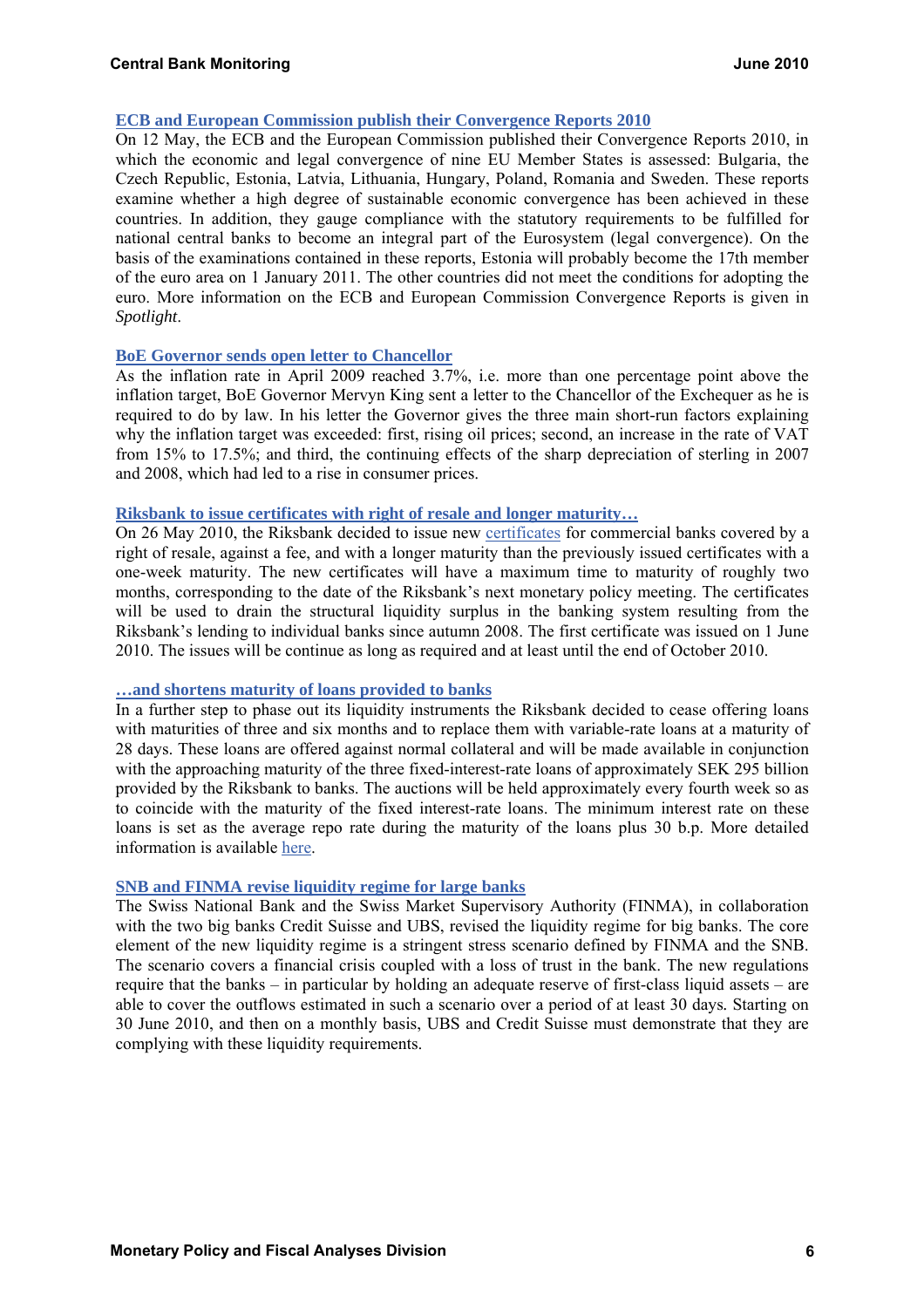## **3. Spotlight: Convergence Reports 2010**

*The Convergence Reports of the European Commission and the ECB assess the progress made in the fulfilment of obligations regarding the achievement of economic and monetary union at least once every two years or at the request of a Member State with a derogation. The Convergence Reports assess nine countries this year: Bulgaria, the Czech Republic, Estonia, Lithuania, Latvia, Hungary, Poland, Romania and Sweden. They look in depth at Estonia, which has announced its intention to enter the euro area in 2011 and which, according to the conclusions of this year's reports, is the only country that fulfils the conditions for adopting the euro. Unlike the previous reports, the current ones are specific in that economic developments in each country are examined in a context of global economic and financial crisis, which exacerbated the countries' overall situation and revealed their weaknesses. The crisis caused GDP growth to slow and inflation rates to drop significantly and even turn negative in many countries. Fiscal positions worsened sharply owing to falling output and government stimulus measures. Country risk premia rose significantly. Besides economic developments, the reports assess legal convergence. The priorities include central bank independence, the prohibition of monetary financing and the integration of national central banks into the Eurosystem.* 

#### **ECONOMIC CONVERGENCE**

**The price stability criterion** is fulfilled if the average rate of inflation does not exceed by more than 1½ percentage points that of, at most, the three best performing Member States in terms of price stability. According to the current Convergence Reports, the "best performers" were Portugal (average inflation of -0.8% between April 2009 and March 2010), Estonia (-0.7%) and Belgium (-0.1%). The calculation excluded only Ireland  $(-2.3\%)$ , which was judged to be an "outlier<sup>[1](#page-6-0)</sup>". This marks a change in the approach of the European Commission, which previously excluded negative inflation rates from the calculation of the criterion, arguing that a negative inflation rate cannot be regarded the best performance in terms of price stability.<sup>[2](#page-6-1)</sup> The average of the three values is -0.5% and, adding  $1\frac{1}{2}$ percentage points, the reference value is 1.0%, the lowest-ever figure.

Given this reference value, it is debatable whether "the achievement of a high degree of price stability" is truly being assessed.<sup>[3](#page-6-2)</sup> For example, Sweden with its inflation rate of  $2.1\%$ , which is close to the Swedish monetary policy target and to the ECB's definition of price stability, is "outside price stability" from the perspective of the criterion calculated in this way. According to the Convergence Reports of the ECB and the Commission, however, the inflation rate is examined in relative terms and the criterion should take into account that common shocks can temporarily drive inflation away from levels compatible with price stability in the medium term.

According to this price stability criterion, inflation (the 12 month average inflation rate) is below the reference value in only three of the countries under review: the Czech Republic, Estonia and Latvia. In some countries it considerably exceeded the criterion, despite the current downturn in economic activity.

Estonia fulfilled the criterion with a relevant inflation rate of -0.7%. However, Estonia's inflation rate had been above the reference value in previous years. This should



<span id="page-6-0"></span><sup>&</sup>lt;sup>1</sup> A Member State is considered to be an outlier if two conditions are fulfilled: (1) its 12-month inflation rate is significantly below the comparable inflation rates in the other Member States, and (2) its price developments have been strongly affected by exceptional factors.

<span id="page-6-2"></span><span id="page-6-1"></span><sup>&</sup>lt;sup>2</sup> See the 2004 Convergence Report of the European Commission. Lithuania, with its 12-month average inflation rate of -0.2%, was excluded from the calculation of the price stability criterion on that occasion.  $3$  Article 140(1) of the Lisbon Treaty.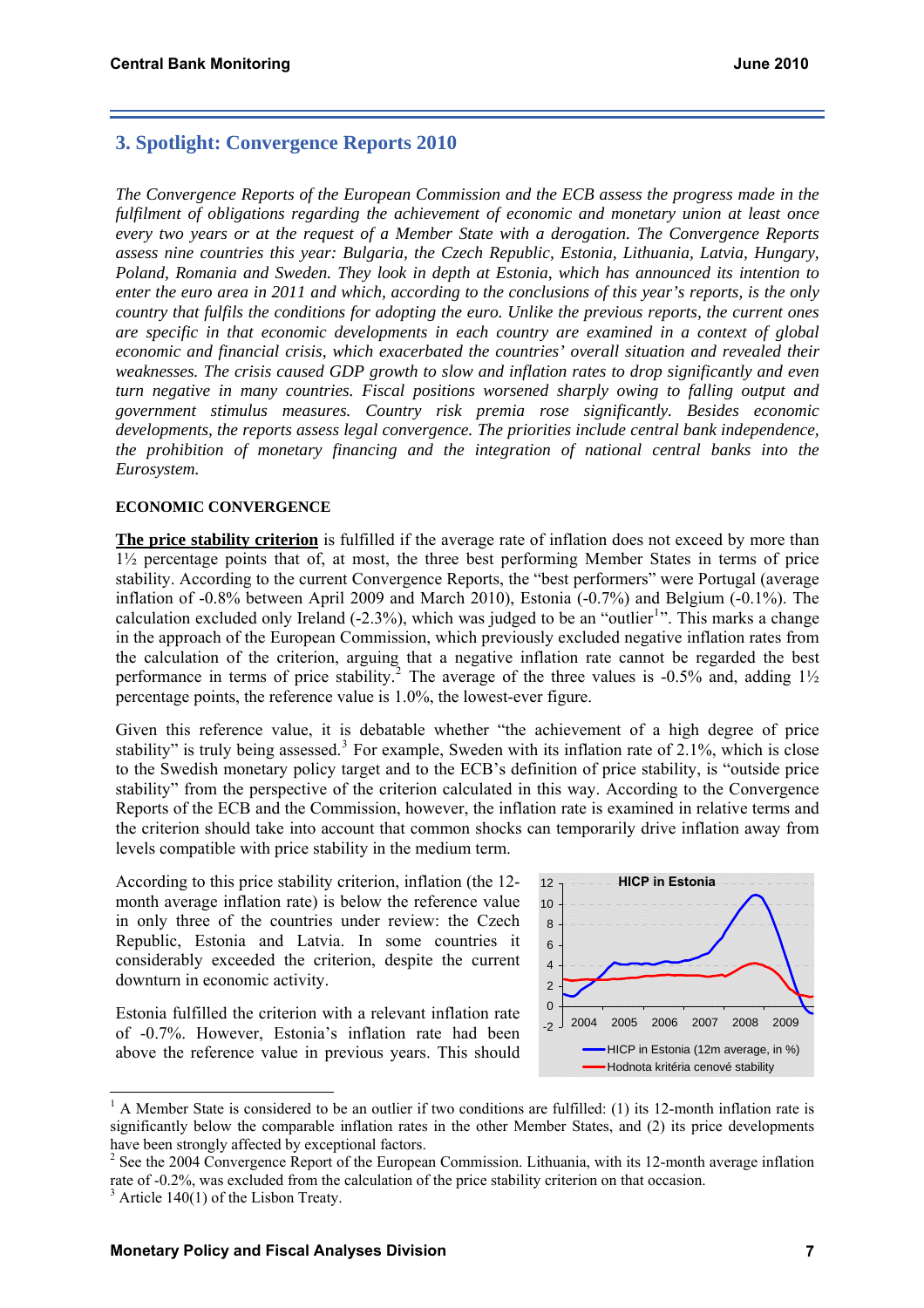be seen in the context of strong growth in real GDP, while in 2008 higher world prices of food and energy played a role. It is also necessary to take into consideration that the Estonian currency is fixed against the euro and so convergence takes place only through the price channel. The global economic crisis therefore "helped" Estonia to fulfil the reference value last year. Inflation is likely to remain low in 2011, but the ECB expressed concerns about sustainability of the low inflation in Estonia.

**The government budgetary position criterion** focuses on the deficit-to-GDP ratio (which should not exceed 3%) and the government debt-to-GDP ratio (which should not exceed 60%).

The countries' fiscal situation deteriorated strongly owing to the worsening conditions. Six of the nine countries under review are currently subject to a Council decision on the existence of an excessive deficit, implying non-compliance with the criterion; i.e. three more countries compared to 2008. Moreover, an excessive deficit procedure is also currently being initiated against Bulgaria. Only Estonia and Sweden recorded deficits below 3% of GDP in 2009. Only Hungary exhibited a general government debt ratio above the 60% of GDP reference value, but the debt ratios also increased substantially in the other eight countries under review in 2009, mainly because of the worsening macroeconomic situation and the fiscal policy response.

#### **Government budgetary position in EU states**

Of the nine countries under review, only Estonia and Sweden fulfilled both fiscal criteria in 2009 (i.e. they are located in the bottom left-hand rectangle in the Chart). The other states have large government deficits, with Hungary also exceeding the reference value for the ratio of general government debt to GDP.

As the chart shows, government debt is a burden not only for countries seeking to join the euro area. On the contrary, they tend to be among the EU countries having



fulfil the fiscal criteria. below-average debt levels. Of the other EU countries, only Denmark, Finland and Luxembourg would

AT: Austria, BE: Belgium, BG: Bulgaria, CY: Cyprus, CZ: Czech Republic, DE: Germany, DK: Denmark, EE: Estonia, EL: Greece, ES: Spain, FI: Finland, FR: France, HU: Hungary, IE: Ireland; IT: Italy, LT: Latvia, LU: Luxembourg, LV: Lithuania, MT: Malta, NL: Netherlands, PL: Poland, PT: Portugal, RO: Romania, SE: Sweden, SI: Slovenia, SK: Slovakia, UK: United Kingdom The nine countries under review are shown in red, the current euro area countries in blue and the other states in black.

The charts depicting the fiscal indicators in Estonia show that it was one of the few countries to take advantage of the good times to improve its government budgetary position and create a strong starting position for itself for bad times. Moreover, the Estonian government went to great lengths to keep its budget deficit below 3% during the deep recession. In 2009 the general government debt was 7.2% of GDP and the government deficit 1.7% of GDP. The government budgetary position is very good in Estonia relative to the other EU countries.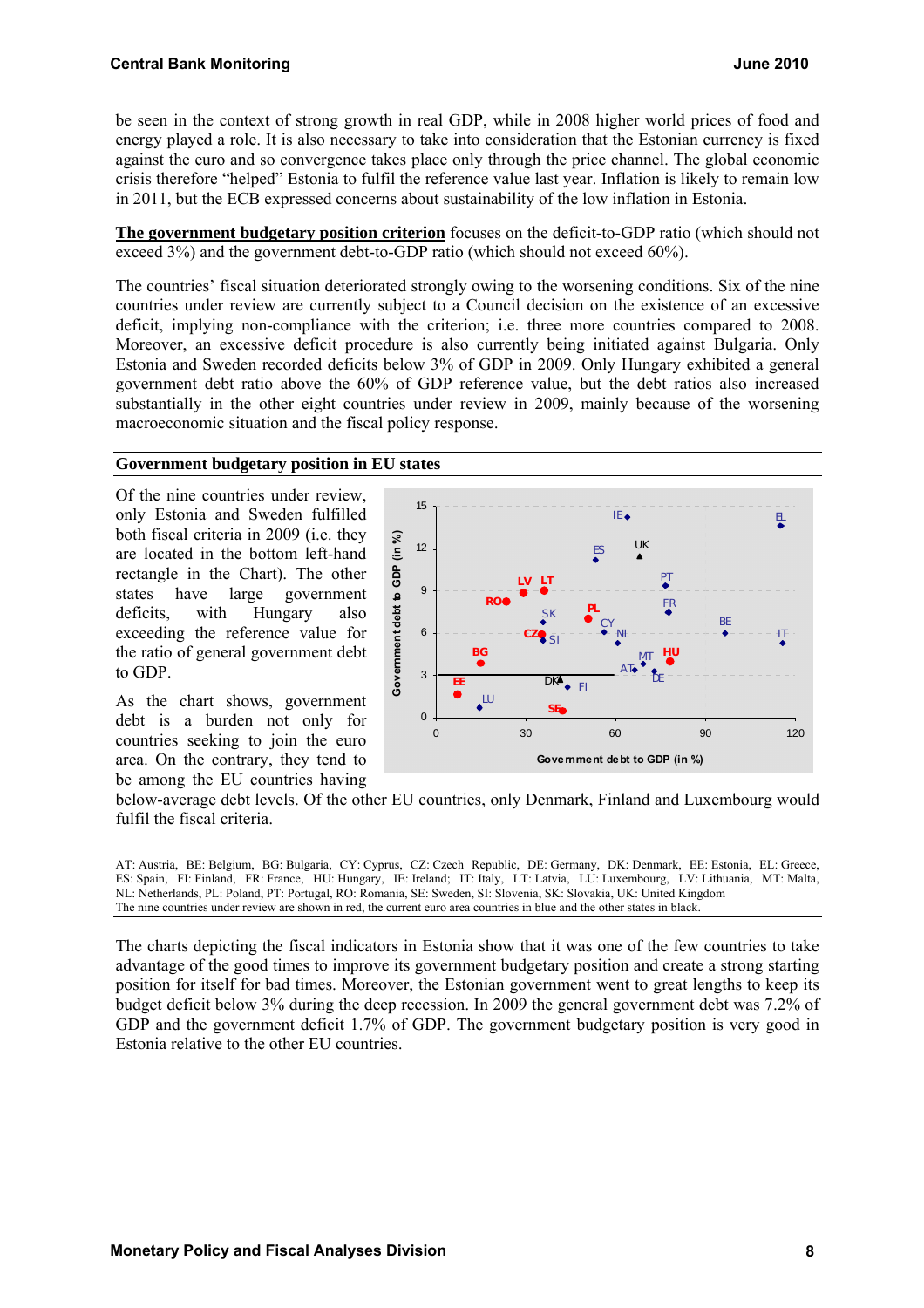

As regards **the exchange rate criterion**, three of the countries examined are currently participating in ERM II. Estonia and Lithuania joined ERM II with their existing currency board arrangements in place. Their currencies traded at their respective central rates against the euro and fulfilled the required criterion throughout the period. The Latvian authorities committed to maintaining the exchange rate of the lats at its central rate against the euro with a fluctuation band of  $\pm 1\%$ . Despite considerable market tensions and escalating problems in Latvia, the country decided to maintain the band, primarily because of its large volume of external debt. However, the strong pressures on the exchange rate meant that the conditions of the exchange rate criterion were not fulfilled.

The Bulgarian currency is also pegged to the euro within the framework of a currency board agreement, but it does not participate in ERM II. The currencies of the other countries all weakened significantly against the euro in the period under review. The Polish zloty recorded the strongest depreciation compared to the April 2008 average. In Sweden, investors' perceptions of the Baltic States, where Swedish banks are very active, contributed to significant downward pressure on the Swedish krona. The Hungarian forint also experienced significant downward pressure in November 2008. International institutions granted a loan to Hungary in this difficult situation.

The last but not the least economic requirement is **the long-term interest rate criterion**, which reflects the durability of economic convergence. The government bond market, too, was affected by the global crisis and the general reassessment of risk. Last year, only the Czech Republic and Sweden had average long-term interest rates below the reference value. In Latvia, Lithuania, Hungary and Romania interest rates were well above the reference value.

No harmonised long-term interest rate is available for Estonia, as its government debt is low and there is no market for long-term government bonds in Estonian kroons. For the purposes of examining convergence an analysis of financial markets and related macroeconomic variables was therefore performed and sovereign credit ratings were used. The Commission and the ECB believe that market participants had significant concerns regarding the sustainability of convergence in Estonia, especially during the peak of the global crisis, but market pressures have been easing since the end of 2009.

|                       | <b>HICP</b><br>(12M average, in %) |                   | Government deficit<br>to GDP<br>(in %) |                  | Government debt<br>to GDP<br>(in %) |        |                     | Currency<br>participating<br>in ERM II | Long-term interest rate<br>(annual average) |      |                |                |                          |      |                  |
|-----------------------|------------------------------------|-------------------|----------------------------------------|------------------|-------------------------------------|--------|---------------------|----------------------------------------|---------------------------------------------|------|----------------|----------------|--------------------------|------|------------------|
|                       | 2007                               | 2008              | 2009                                   | 4/09<br>$-3/10$  | 2007                                | 2008   | 2009                | 2007                                   | 2008                                        | 2009 |                | 2007           | 2008                     | 2009 | 4/09<br>$-3/10$  |
| reference value       | 2.8                                | 4.1               |                                        | 1.0              |                                     | $-3.0$ |                     |                                        | 60.0                                        |      |                | 6.3            | 6.2                      | 6.0  | 6.0              |
| <b>Bulgaria</b>       | 7.6                                | 12.0 <sub>l</sub> | 2.5                                    | 1.7              | 0.1                                 | 1.8    | $-3.9$              | 18.2                                   | 14.1                                        | 14.8 | no             | 4.5            | 5.4                      | 7.21 | 6.9              |
| <b>Czech Republic</b> | 3.0                                | 6.31              | 0.6 <sub>1</sub>                       | 0.3 <sub>l</sub> | $-0.7$                              | $-2.7$ | $-5.9$              | 29.0                                   | 30.0                                        | 35.4 | no             | 4.3            | 4.6                      | 4.8  | 4.7              |
| <b>Estonia</b>        | 6.7                                | 10.61             | 0.2 <sub>1</sub>                       | $-0.7$           | 2,6                                 | $-2.7$ | $-1.7$              | 3.8                                    | 4.6                                         | 7.2  | from 28.6.2004 | $\blacksquare$ | $\overline{\phantom{a}}$ |      |                  |
| Latvia                | 10.1                               | 15.3              | 3.3 <sub>l</sub>                       | 0.1              | $-0.3$                              | -4.1   | $-9.0$              | 9.0                                    | 19.5                                        | 36.1 | from 2.5.2005  | 5.3            | 6.4                      | 12.4 | 12.7             |
| Lithuania             | 5.8                                | 11.1              | 4.2 <sub>1</sub>                       | 2.0I             | $-1.0$                              | $-3.3$ | $-8.9$              | 16.9                                   | 15.6                                        | 29.3 | from 28.6.2004 | 4.6            | 5.6                      | 14.0 | 12.1             |
| Hungary               | 7.9                                | 6.0               | 4.0                                    | 4.8I             | $-5.0$                              | $-3.8$ | $-4.0$              | 65.9                                   | 72.9                                        | 78.3 | no             | 6.7            | 8.2                      | 9.1  | 8.4              |
| <b>Poland</b>         | 2.6                                | 4.2 <sub>l</sub>  | 4.0                                    | 3.9 <sub>l</sub> | $-1.9$                              | $-3.7$ | $-7.1$ <sup>*</sup> | 45.0                                   | 47.2                                        | 51.0 | no             | 5.5            | 6.1                      | 6.1  | 6.1              |
| Romania               | 4.9                                | 7.91              | 5.6                                    | 5.01             | $-2.5$                              | $-5.4$ | $-8.3$              | 12.6                                   | 13.3                                        | 23.7 | no             | 7.1            | 7.7                      | 9.7  | 9.4              |
| Sweden                | 1.7                                | 3.3 <sub>l</sub>  | 1.91                                   |                  | 3.8 <sub>1</sub>                    | 2.5    | $-0.5$              | 40.8                                   | 38.3                                        | 42.3 | no             | 4.2            | 3.9 <sub>1</sub>         | 3.3  | 3.3 <sub>l</sub> |

*NB: The table summarises the fulfilment of the criteria in the past three years and, for the price stability criterion and the interest rate criterion, also in the period assessed in the current Convergence Reports, i.e. April 2009–March 2010.*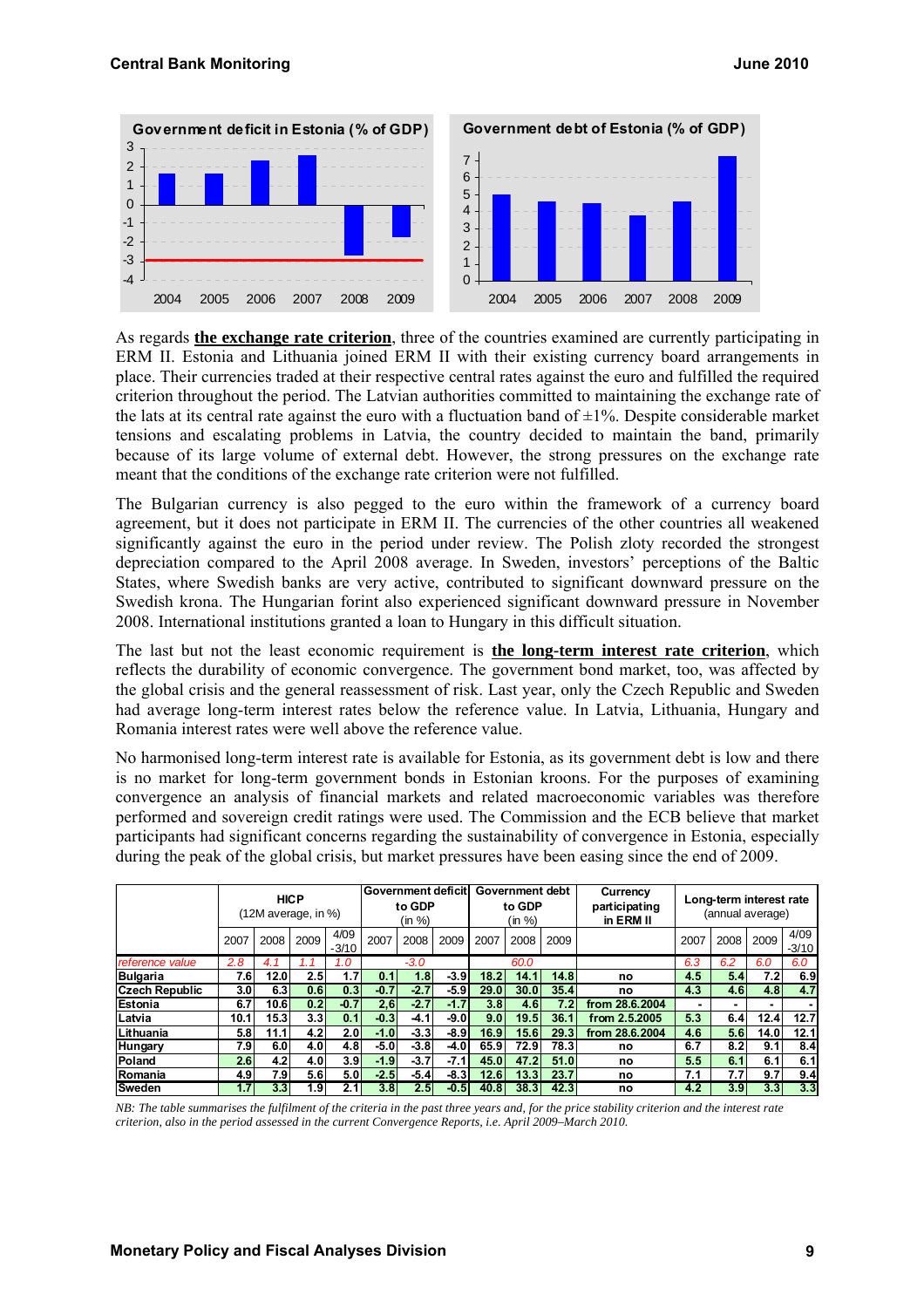#### **LEGAL CONVERGENCE**

Besides economic developments, the Convergence Reports also examine the compatibility of national legislation, including central bank statutes, with EU law. Key areas include (1) central bank independence and confidentiality, (2) the prohibition on monetary financing, the prohibition on privileged access by the public sector to financial institutions and the requirement for single spelling of the euro, and (3) the legal integration of national central banks into the Eurosystem.

When central bank independence is being examined, functional, institutional, personal and financial independence are assessed separately. Compared to the 2008 report, the text on financial independence in the ECB Convergence Report (in contrast to the European Commission report) has been expanded to include a requirement that "*any situation should be avoided whereby for a prolonged period of time an NCB's net equity is below the level of its statutory capital or is even negative*". In such an event, according to the ECB, the central bank should be provided with an appropriate amount of capital at least up to the level of the statutory capital within a reasonable period of time.

According to the ECB, such a situation occurred in the Czech Republic. However, ECB General Council Member and CNB Governor Zdeněk Tůma disagrees with the ECB's view. In a press release published on the CNB website<sup>[4](#page-9-0)</sup> he says, "*Raising the issue of central bank capital as part of the ECB Convergence Report is an unjustified departure from the European Union's equal treatment principle. This issue has not been raised in any previous Convergence Report despite the fact that the issue of accumulated losses is not new, and has also been relevant to some of the euro area countries, in particular Slovakia. The ECB's recommendation in the Convergence Report is not based on any legal regulation and is not a convergence criterion. For this and other reasons – and also with regard to the CNB's actual situation reflected in our arguments – we do not agree with its inclusion in the Convergence Report. In the same way as it gradually formed, our accumulated loss will be gradually eliminated using future profits.*"[5](#page-9-1)

As regards the legal convergence of Estonia, its legislation (namely the Law on Eesti Pank, the Law on currency and the Law on security for Estonian kroons) did not fully comply with all the requirements of the monetary financing prohibition and for legal integration into the Eurosystem at the time of the assessment. However, in April 2010 the Estonian Parliament replaced the two lastmentioned statutes with a Law on the introduction of the euro and also passed an amendment to the Law on Eesti Pank. All incompatibilities will have been removed once these laws enter into force.

In all the other countries under review, incompatibilities remain regarding the legal convergence criterion in the area of central bank independence (in particular institutional, personal and financial independence). In addition, in all countries under review except Lithuania there were incompatibilities as regards the prohibition of monetary financing as well as the legal integration of the respective central banks into the Eurosystem.

 $\overline{\phantom{a}}$ 

<span id="page-9-0"></span><sup>&</sup>lt;sup>4</sup> [http://www.cnb.cz/en/public/media\\_service/press\\_releases\\_cnb/2010/20100512\\_convergence.html](http://www.cnb.cz/en/public/media_service/press_releases_cnb/2010/20100512_convergence.html)

<span id="page-9-1"></span><sup>&</sup>lt;sup>5</sup>The issue of the CNB's accumulated loss and its prospective coverage from future profits is examined in detail in an article in the latest CNB Economic Research Bulletin – see

[http://www.cnb.cz/en/research/research\\_publications/erb/download/ERB\\_No1\\_2010.pdf](http://www.cnb.cz/en/research/research_publications/erb/download/ERB_No1_2010.pdf).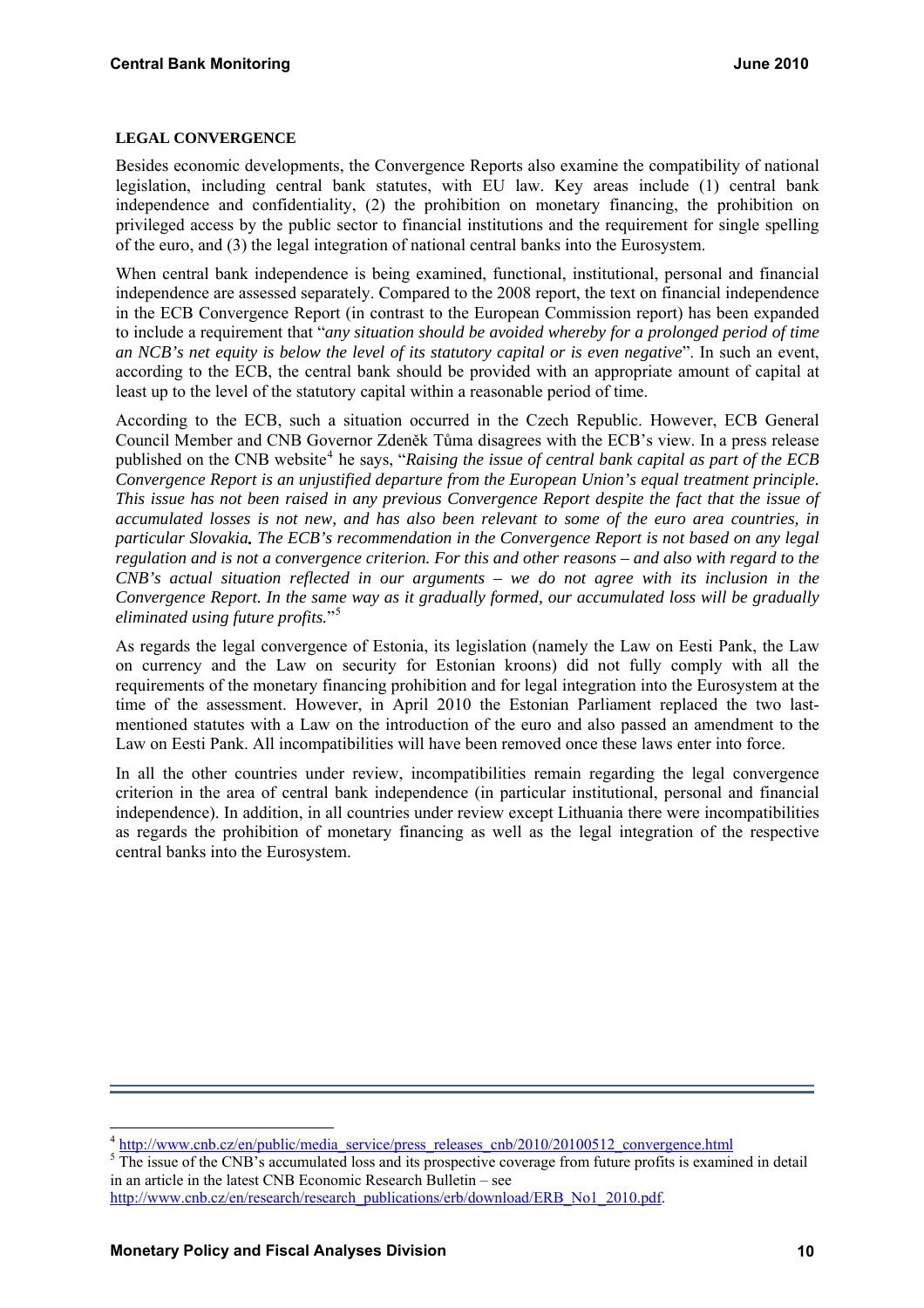## **4. Selected speech: Challenges for the euro area and the world economy**

#### *Lorenzo Bini Smaghi from the European Central Bank gave a [speech](http://www.ecb.int/press/key/date/2010/html/sp100528.en.html) discussing the challenges on the road to sustainable economic recovery at the 63rd Plenary Session of The Group of Thirty in Rabat on 28 May 2010.*

Mr Smaghi started by looking at sustainability of public finances in advanced economies, primarily in the light of expansionary fiscal policies in the aftermath of the Lehman failure. The initial rapid effect of the expansionary policies helped to avert a global depression. Their success led governments – encouraged by international organisations – to continue using expansionary fiscal policies to try pulling the economy out of the recession and getting it back to the pre-crisis level. However, this approach may not be appropriate and sustainable in the current conjuncture. The fiscal impulse was successful in avoiding a depression because it helped to coordinate agents' expectations and reduce uncertainty, but the direct impact on domestic demand may have been more modest. Potential growth might have been severely dampened by the crisis, so pre-crisis output growth might not be a sustainable objective. Moreover, the current level of public debt may have impaired the effectiveness of further expansionary fiscal policy.

Furthermore, Mr Smaghi links the euro area's institutional framework with the debt problem and sustainability of public finances. First, the monetary pillar implies that the ECB will not use an inflation tax to reduce the real value of government debt. Euro area governments have thus to rely on budgetary measures to address fiscal problems. These measures are difficult to adopt in some countries.

The second pillar of the euro area concerns the economic and fiscal dimension, which is based on four assumptions: (i) markets should exert strong pressure on euro area fiscal policies; (ii) if the first assumption were insufficient to discipline public finances, then the Stability and Growth Pact would do the job; (iii) if a member of the euro area were unable to implement sound fiscal policies, it would be left to its own devices; and (iv) national economic policies should be geared to ensure convergence among euro area economies. However, these assumptions turned out to be misplaced. Mr Smaghi gives the following explanations: as regards (i) markets did not impose the necessary discipline on the Member States; as regards (ii) the Stability and Growth Pact did not work as expected; as regards (iii) in the midst of the recent crisis, belief that a member country could be left to fail without affecting others proved wrong; and as regards (iv) the real convergence over the last 11 years was accompanied by divergence in nominal cost and price developments, which gave rise to large payment imbalances within the Union. The catching-up process thus took place amid excessive external borrowing and a decline in competitiveness. These developments were not offset by conservative fiscal policies to moderate domestic demand growth and to provide a buffer for any shocks.

According to Mr Smaghi, it is clear that Europeans have found out during this crisis that sharing a common currency entails much deeper links than they might have initially thought. Monetary Union is to some extent also a political union.

The course of the (Greek) crisis and the time it took to find a solution were strongly influenced by political factors. All in all, however, a series of decisions have been taken at both the national and European level over the last three months. Greece has negotiated an adjustment programme with the IMF, the European Commission and the ECB. The programme contains major structural measures and is accompanied by a  $E110$  billion financial support package. Another measure designed to avert contagion is the establishment of a European fund consisting of  $\epsilon$ 500 billion. Several countries have taken measures to speed up fiscal consolidation. Portugal and Spain have announced additional fiscal and structural measures. Finally, the ECB has decided to intervene in specific segments of the debt securities market to improve the functioning of the monetary policy transmission mechanism. Each of these measures had a positive, though short-lived, effect on market sentiment.

Mr Smaghi went on to analyse the arguments put forward by those who regard a Greek default as inevitable. The first argument is that the proposed programme is too harsh and will lead Greece into a recession and deflation. According to Mr Smaghi, however, this reasoning is voiced by those who have not examined the Greek problem in depth, unlike the IMF, which has produced a detailed